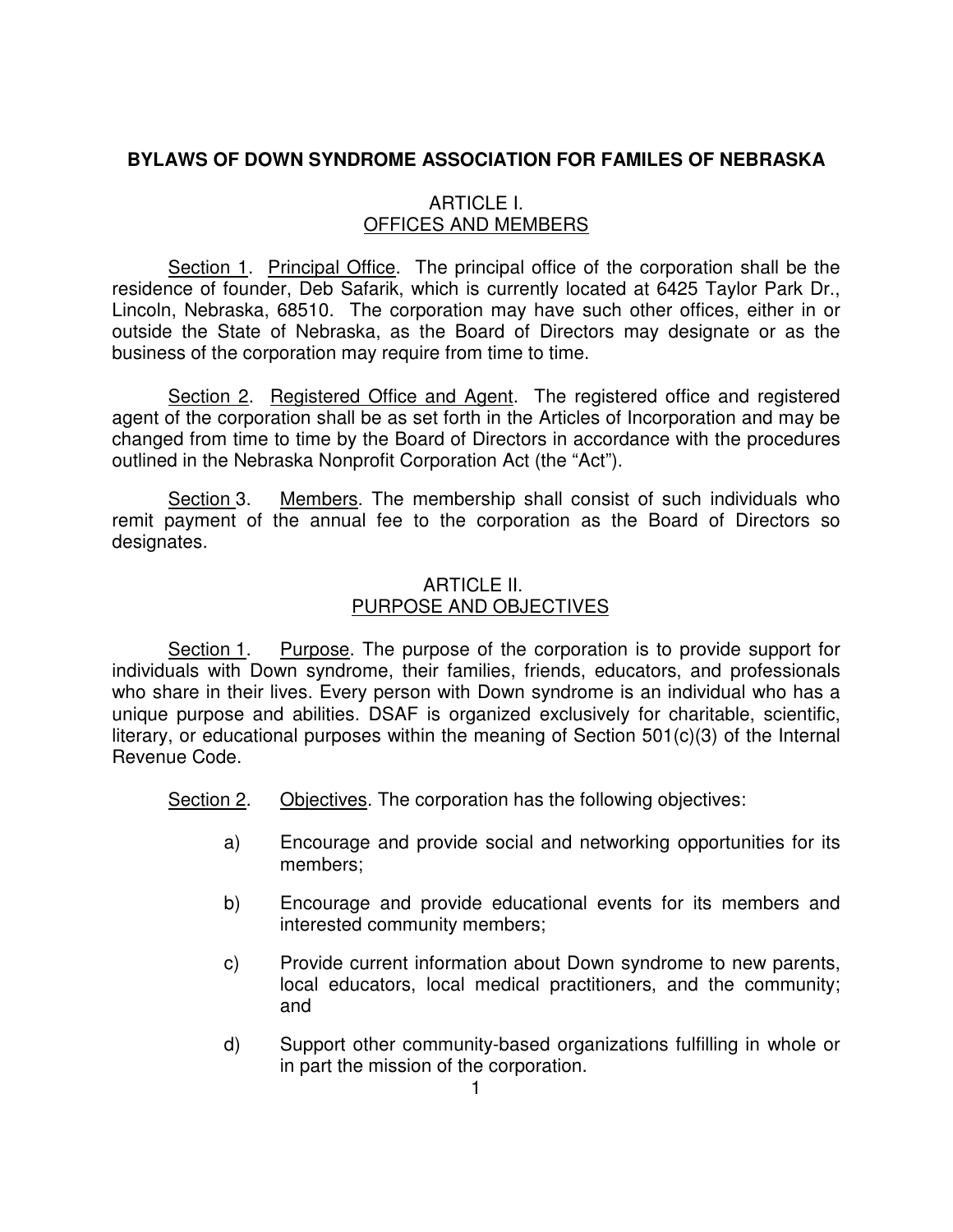## ARTICLE III. **DIRECTORS**

 Section 1. Number of Directors. The business and affairs of the corporation shall be managed by a Board of Directors consisting of a minimum of five (5) and a maximum of twenty-one (21) directors. The number of directors may be increased or decreased from time to time by amending these Bylaws, but no decrease shall have the effect of shortening the term of any incumbent director.

Section 2. Election and Tenure. Unless otherwise determined by the Board, the officers of the corporation shall be elected each year by the Board of Directors at its Winter meeting, or as soon thereafter as convenient. Each officer shall hold office until his or her successor is duly elected and qualified, unless his or her service is terminated sooner because of death, resignation, removal, or disqualification. Directors may, but need not, be members of the corporation. Directors shall serve staggered terms. Except as otherwise provided in this Article III, all directors hereafter selected to serve on the corporation's Board of Directors shall serve a three-year term. Despite the expiration of a director's term, he or she shall continue to serve until his or her successor is selected and qualified unless the Board of Directors grants approval to a request to terminate the service earlier. All directors shall be eligible to serve an unlimited number of terms.

Section 3. Resignation. A director may resign at any time by delivering written notice to the President of the corporation (or if it is the President who is resigning, by delivering such written notice to the Secretary of the corporation). Any such resignation of a director shall be effective when the notice is delivered, unless the notice specifies a later effective date.

Section 4. Removal. Any director may at any time be removed, with or without cause, by a meeting of the members or the Board of Directors if such meeting is called expressly for that purpose. The notice of the meeting shall expressly state that the purpose of the meeting is removal of the director.

Section 5. Vacancies. Any vacancy on the Board of Directors resulting from the death, resignation, removal or disqualification of a director, or resulting from an increase in the number of directors, shall be filled by the Board of Directors. A director selected to fill a vacancy shall serve for the unexpired term of his or her predecessor.

 Section 6. Quorum. A majority of the directors then in office shall constitute a quorum for the transaction of business at any meeting of the Board of Directors. The act of a majority of the directors present at a meeting where a quorum exists shall be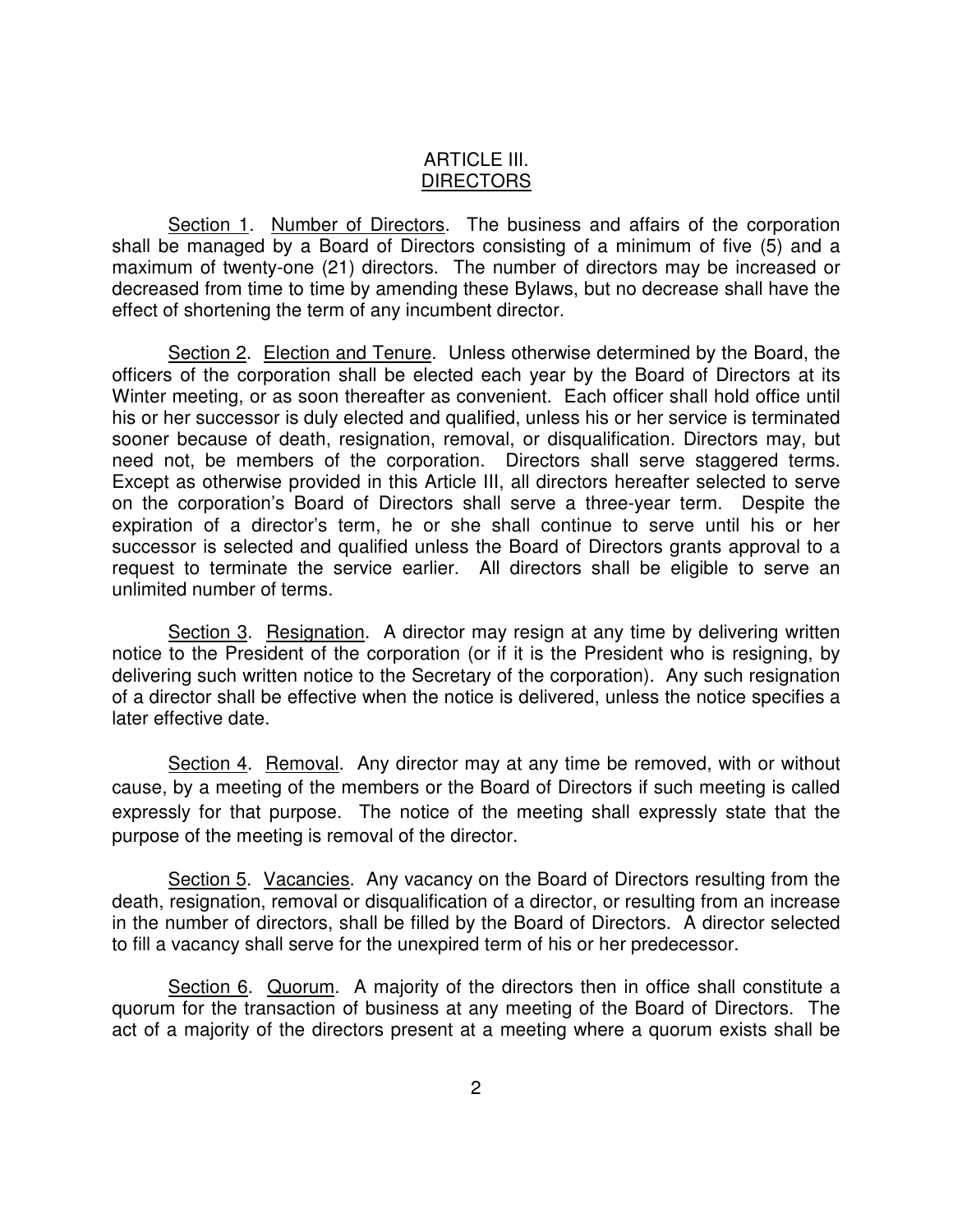the act of the Board of Directors. If less than a quorum is present at any meeting, a majority of those present may adjourn the meeting without further notice.

 Section 7. Regular Meetings. A regular annual meeting of the Board of Directors shall be held in the Winter of each year for the purpose of electing Directors and officers and for the transaction of such other business as may properly come before the meeting. The Board of Directors may at any time provide, by resolution, the date, time and place, either in or outside the State of Nebraska, for additional regular meetings of the Board of Directors.

 Section 8. Special Meetings. Special meetings of the Board of Directors may be called by the President or any three (3) directors then in office, and shall be held at the corporation's principal office or at such other place, either in or outside the State of Nebraska, and at such date and time, as the notice may state.

 Section 9. Notice of Meetings. Notice of the time, date and place of any meeting of the Board of Directors shall be given to each director at least two (2) days prior to the meeting; provided, however, any action which would require approval by members pursuant to the Act if the corporation had members shall not be valid unless each director is given at least seven (7) days prior written notice that the matter will be voted upon at a Board of Directors' meeting or unless notice is waived. Notice may be given in any manner permitted by the Act. Written notice, if in a comprehensible form, is effective at the earliest of the following: (a) when received; (b) five (5) days after its deposit in the United States mail, as evidenced by the postmark, if mailed correctly addressed and with first-class postage affixed; or (c) on the date shown on the return receipt, if sent by registered or certified mail, return receipt requested, and the receipt is signed by or on behalf of the addressee. A director's attendance at or participation in a meeting waives any required notice to him or her of the meeting unless the director, upon arriving at the meeting or prior to the vote on a matter not noticed in conformity with the Act or these Bylaws, objects to lack of notice and the director does not thereafter vote for or assent to the objected action. Neither the business to be transacted at, nor the purpose of, any meeting of the Board of Directors need be specified in the notice or waiver of notice of such meeting; provided, however, in the event any matter which would require approval by members of the corporation under the Act if the corporation had members will be voted upon at the meeting of the Board of Directors, the notice of the meeting at which such matter will be voted upon shall specify that such matter will be voted upon at the meeting.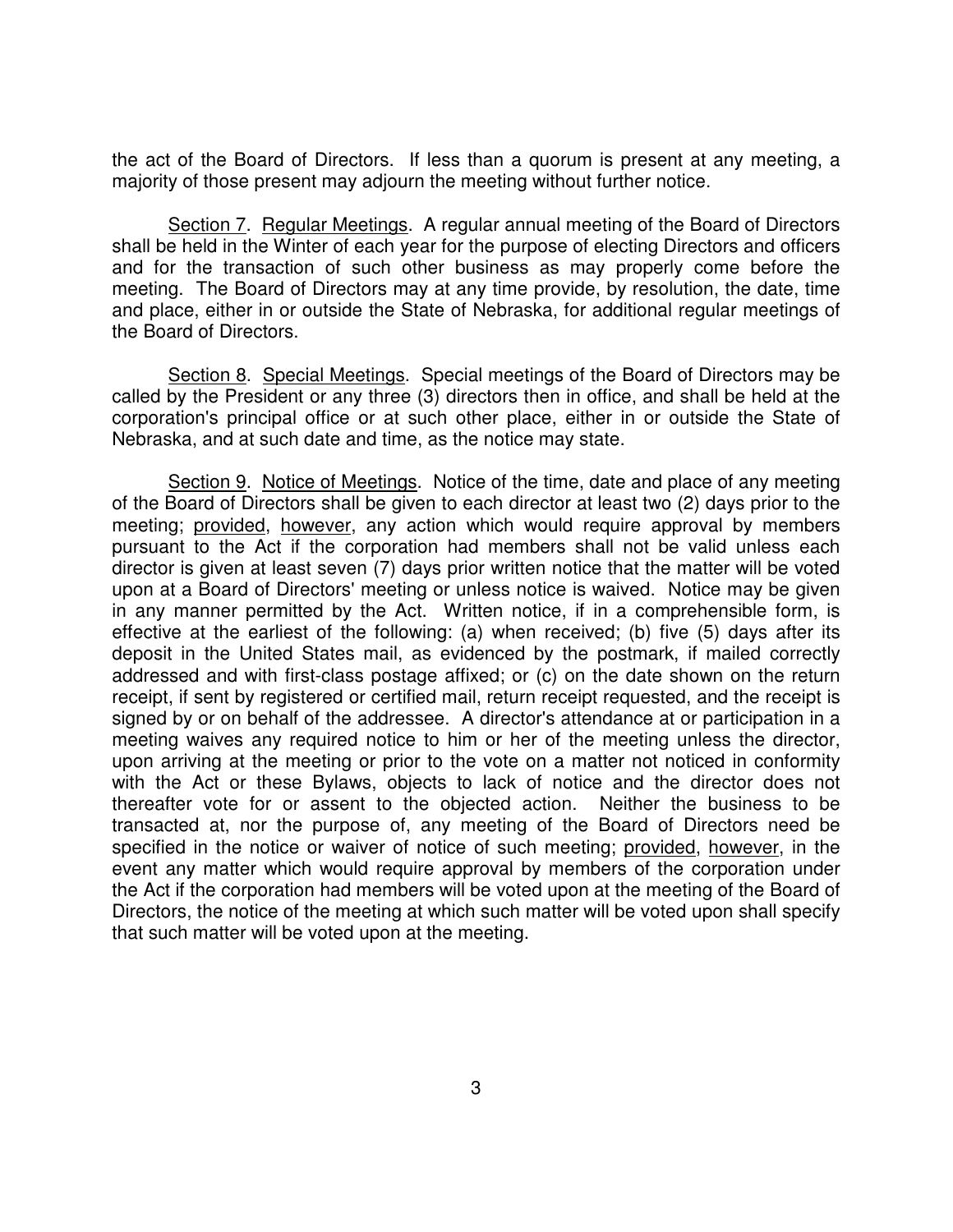Section 10. Action Without a Meeting. Any action permitted or required to be taken at a meeting of the Board of Directors, or of any committee established by the Board of Directors, may be taken without a meeting, if a consent in writing, setting forth the action so taken, shall be signed by all of the directors, or all of the members of the committee, as the case may be. Such consent shall have the same effect as a unanimous vote, and may be described as such in any document. The consent may be executed by the directors or committee members in counterparts.

 Section 11. Voting. Each director shall be entitled to cast one vote on all matters which properly come before any meeting of the Board of Directors.

 Section 12. Compensation. By resolution of the Board of Directors, the directors may be paid their expenses, if any, of attendance at meetings of the Board of Directors, but shall not be paid any other compensation for attendance. This provision shall not prevent a director from serving the corporation in any other capacity and receiving compensation therefor.

Section 13. Committees. The Board of Directors may, by resolution or resolutions passed by a majority of all the directors then in office, appoint an executive committee and one or more other committees. Each such committee shall consist of two (2) or more directors of the corporation who shall serve at the pleasure of the Board of Directors. Any such committees shall, to the extent permitted by law, have and may exercise such powers of the Board of Directors in the management of the business and affairs of the corporation as shall be delegated to them. The appointment of a committee and the delegation thereto of authority shall not operate to relieve the Board of Directors, or any individual director, of any responsibility imposed by law.

 Section 14. Telephonic Meetings. Members of the Board of Directors or of any committee established by the Board of Directors may participate in a meeting of the Board of Directors or such committee by means of a conference telephone or similar communications equipment by which all persons participating in the meeting can hear each other at the same time. Participation by such means shall constitute presence in person at a meeting.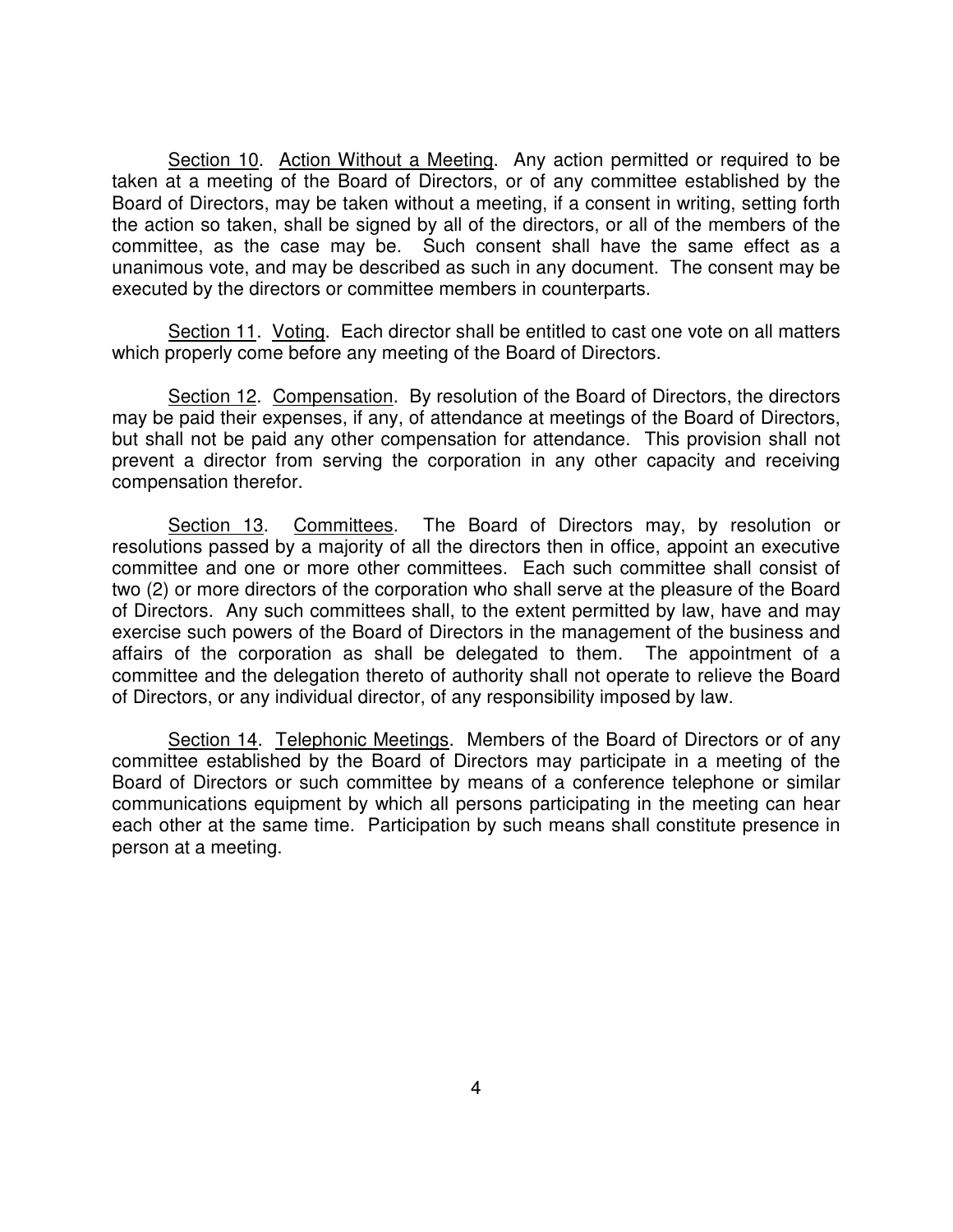#### ARTICLE IV. OFFICERS AND AGENTS

 Section 1. Number, Qualifications and Term. The officers of the corporation shall be a President, a Vice-President, a Secretary and a Treasurer, who shall have such duties and authority as set forth in these Bylaws. The corporation's Board of Directors shall have authority to elect or appoint such additional officers or agents for the corporation as they deem necessary or appropriate with such duties and authority as shall be assigned to them by the Board of Directors. All officers must be directors of the corporation. Unless otherwise determined by the Board of Directors, newly elected officers shall take office on January 1 of the year following after their election.

Section 2. Election and Tenure. Unless otherwise determined by the Board, the officers of the corporation shall be elected each year by the Board of Directors at its regular annual meeting as set forth in these Bylaws, or as soon thereafter as convenient. Each officer shall hold office until his or her successor is duly elected and qualified, unless his or her service is terminated sooner because of death, resignation, removal or disqualification.

Section 3. Resignation. An officer may resign at any time by delivering written notice thereof to the President of the corporation or, if it is the President who is resigning, then by delivering same to the Secretary of the corporation. Any such resignation of an officer is effective when the notice is delivered, unless the notice specifies a later effective date.

Section 4. Removal. Any officer or agent of the corporation may be removed by the Board of Directors whenever, in its judgment, the best interests of the corporation will be served thereby, but such removal shall be without prejudice to the contract rights, if any, of the person so removed and such person's right to remain on the Board of Directors until removed therefrom in accordance with these Bylaws. Election or appointment of an officer or agent shall not of itself create contract rights.

Section 5. Vacancies. A vacancy in an office due to death, resignation, removal, disqualification or otherwise may be filled by appointment of the Board of Directors for the unexpired portion of the term for which the appointed officer's predecessor was elected.

### Section 6. Duties and Authority of Officers.

(a) President. The President shall be the principal executive officer of the corporation and, subject to the control of the Board of Directors, shall in general supervise and control all of the business and affairs of the corporation. The President shall, when present, preside at all meetings of the Board of Directors. The President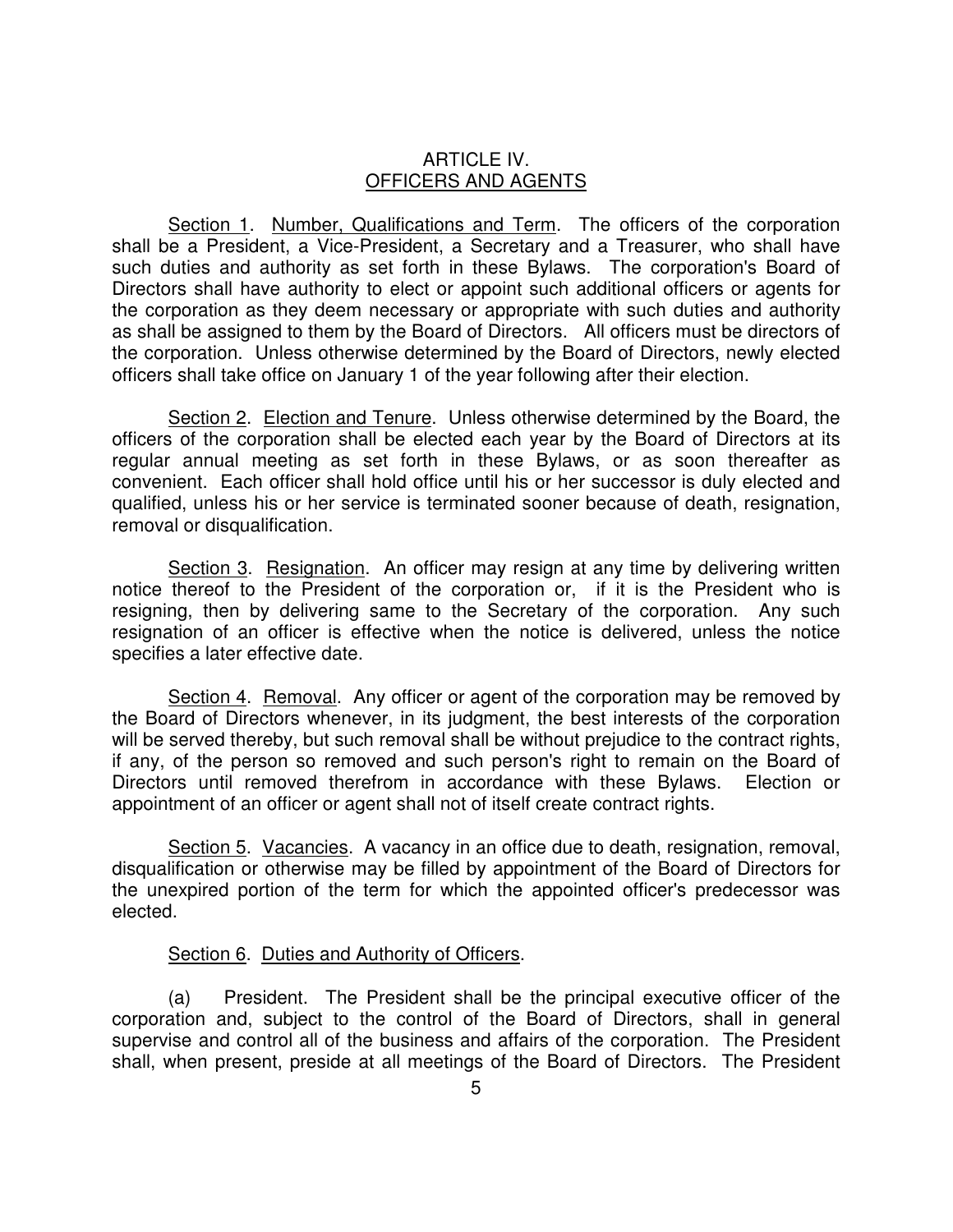may sign, with the Secretary or any other officer of the corporation authorized by the Board of Directors, deeds, mortgages, deeds of trust, bonds, leases, contracts or other instruments which the Board of Directors has authorized to be executed, except in cases where the signing and execution thereof shall be expressly delegated by the Board of Directors or these Bylaws to some other officer or agent of the corporation or shall be required by law to be otherwise signed or executed. The President shall perform all duties incident to the office of President and such other duties as may be prescribed by the Board of Directors from time to time.

(b) Vice-President. In the absence of the President, or in the event of his or her death or his or her inability or refusal to act, the Vice-President shall perform the duties of the President, and when so acting, shall have all the powers of and be subject to all the restrictions upon the President. The Vice-President shall perform such other duties as from time to time may be assigned by the President or by the Board of Directors.

(c) Secretary. The Secretary shall: (i) see that minutes of the meetings of the Board of Directors are timely prepared and distributed; (ii) see that all notices are duly given in accordance with the provisions of these Bylaws or as required by law; (iii) serve as the custodian of the corporate records; (iv) upon request, authenticate records of the corporation; and (v) in general, perform all duties incident to the office of Secretary and such other duties as from time to time may be assigned by the President or by the Board of Directors.

(d) Treasurer. The Treasurer shall: (i) have charge and custody and be responsible for all funds and securities of the corporation; (ii) receive and give receipts for all securities and monies due and payable to the corporation from any source whatsoever; (iii) deposit all such monies in the name of the corporation in such banks, trust companies or other depositories designated by the Board of Directors; and (iv) in general, perform all the duties incident to the office of Treasurer and such other duties as from time to time may be assigned by the President or by the Board of Directors. If required by the Board of Directors, the Treasurer shall be bonded for the faithful discharge of his or her duties in such sum and with such surety or sureties as the Board of Directors shall determine.

Section 7. Appointment, Duties and Authority of Agents. The corporation's Board of Directors shall have authority to elect, appoint or hire such additional agents and employees for the corporation as it deems necessary or appropriate with such duties and authority as shall be assigned to them by the Board of Directors. Without limiting the scope of the foregoing, the Board of Directors shall have authority to hire an Executive Director who shall serve at the pleasure of the Board and to whom may be delegated some of the duties and authority of the officers. Likewise, the Board of Directors shall have authority to engage an outside bookkeeper or accountant who shall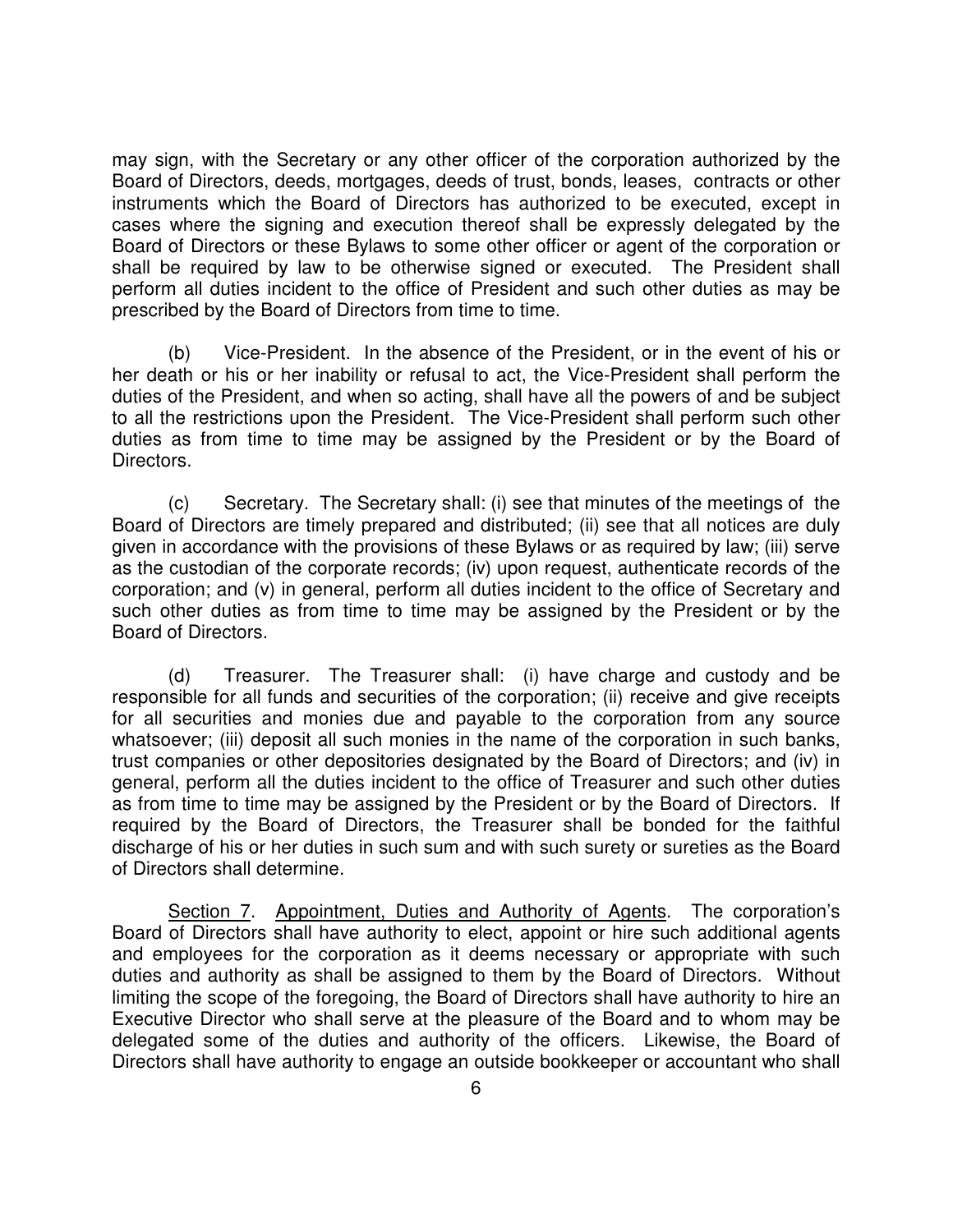serve at the pleasure of the Board of Directors and to whom may be delegated some of the duties and responsibilities assigned to the Secretary and Treasurer of the corporation. If an agent or employee is engaged by the Board of Directors to carry out one or more of the functions of any of the officers of the corporation, the officer otherwise responsible for carrying out such duties shall be relieved of having to perform such duties and responsibilities.

#### ARTICLE V. MEETING OF MEMBERS

Section 1. Annual Meetings. A regular annual meeting of the members shall be held in the State of Nebraska during the corporation's annual March event, at such time and place as shall be stated in the notice of the meeting.

Section 2. Special Meetings. Special meetings of the members of the corporation may be called at any time by the President or by a majority of the Board of Directors, or upon written request of the members representing at least twenty percent (20%) of the voting power of the corporation. Special meetings shall be held at such place and at such date and time as shall be stated in the notice of meeting required with respect thereto.

Section 3. Voting. A minimum of one percent (1%) of the votes entitled to be cast on a matter must be represented at a meeting of members to constitute a quorum on that matter. Each adult member shall be entitled to cast one vote on all matters which properly come before any meeting of the members.

Section 4. Participation. Members may participate in a meeting by means of a conference telephone or similar communications equipment by which all persons participating in the meeting can hear each other at the same time. Members may also be represented by proxy designated in a writing signed by the represented member. Participation by any such means shall constitute presence in person at a meeting.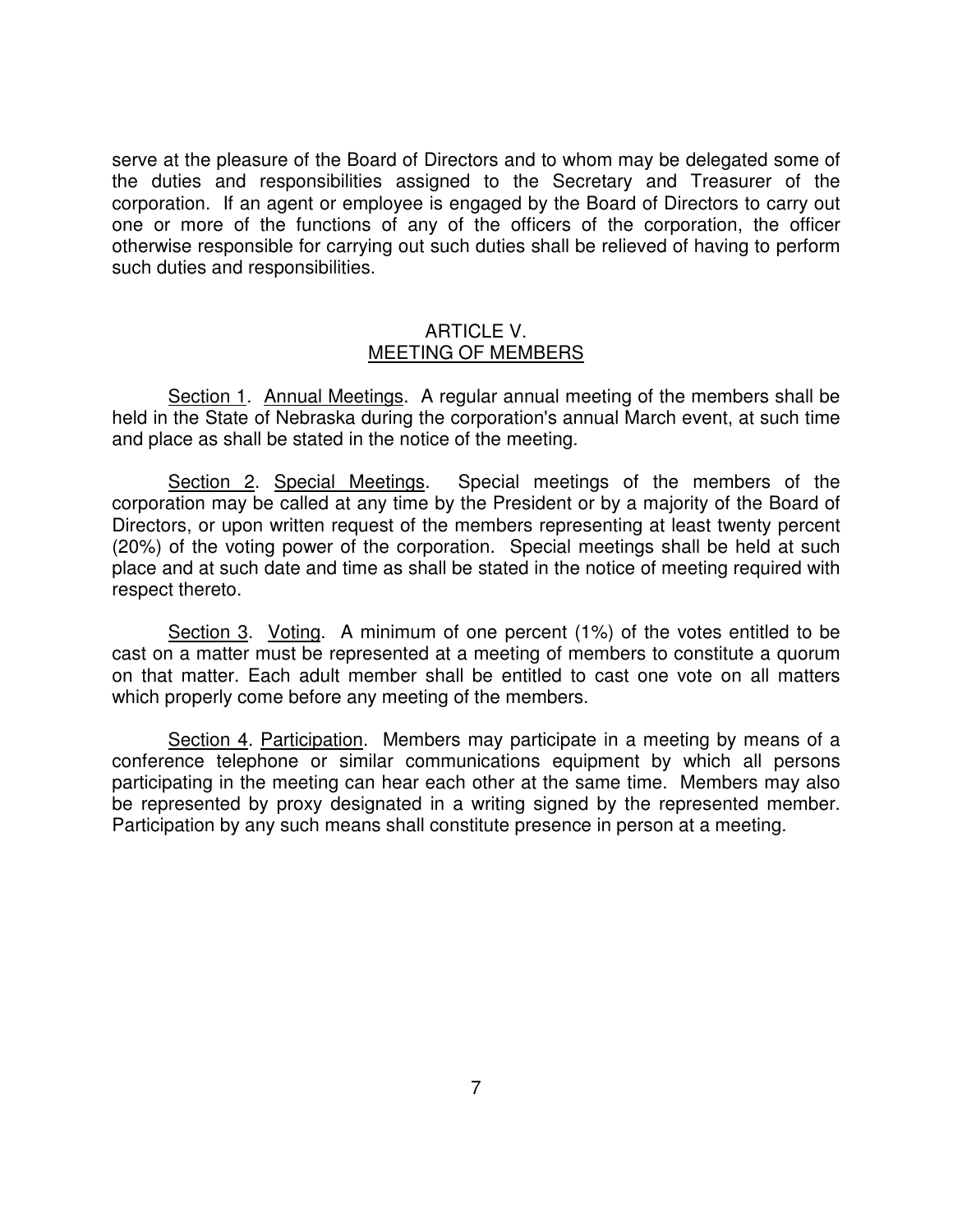### ARTICLE VI. CONTRACTS, LOANS, CHECKS, DEPOSITS AND VOTING OF SECURITIES

Section 1. Contracts. The Board of Directors may authorize any officer(s) or agent(s) of the corporation to enter into any contract or execute and deliver any instrument in the name of and on behalf of the corporation, and any such authority may be general or confined to specific instances. Unless so authorized by the Board of Directors, no officer, agent or any other person shall have any authority to bind the corporation by any contract or engagement, or to pledge its credit or render it liable pecuniarily for any purpose or for any amount.

 Section 2. Loans. No loans shall be contracted on behalf of the corporation unless authorized by resolution of the Board of Directors, and any such authority granted by the Board of Directors may be general or confined to specific instances. Unless so authorized by the Board of Directors, no officer, agent or any other person shall have authority to bind the corporation to any indebtedness or to render the corporation liable for the repayment of same. The corporation shall not lend money to or guarantee an obligation of any director, officer or agent of the corporation.

 Section 3. Checks, Drafts, Etc. All checks, drafts, other orders for payment of money, notes and other evidences of indebtedness issued in the name of the corporation shall be signed by the officer(s) or agent(s) of the corporation designated by the Board of Directors.

 Section 4. Deposits. The funds of the corporation shall be deposited to the credit of the corporation in such banks, trust companies or other depositories as the Board of Directors may designate.

 Section 5. Voting of Securities. Unless otherwise directed by a resolution adopted by the Board of Directors, the President shall have full power and authority to exercise on behalf of the corporation, either in person or by proxy, all voting rights and all other rights and powers incident to any securities owned by the corporation.

#### ARTICLE VII. GIFTS AND INVESTMENTS

 Section 1. Gifts. The Board of Directors may accept on behalf of the corporation any contribution, gift, bequest or devise (a "gift") for one or more of the purposes of the corporation as set forth in the corporation's Articles of Incorporation, as amended or restated from time to time. Upon acceptance of a gift by the corporation with certain restrictions or specifications regarding the use or investment thereof, the corporation shall exercise its best efforts to honor such restrictions or specifications. The Board of Directors reserves the right to reject any gift made to the corporation and shall be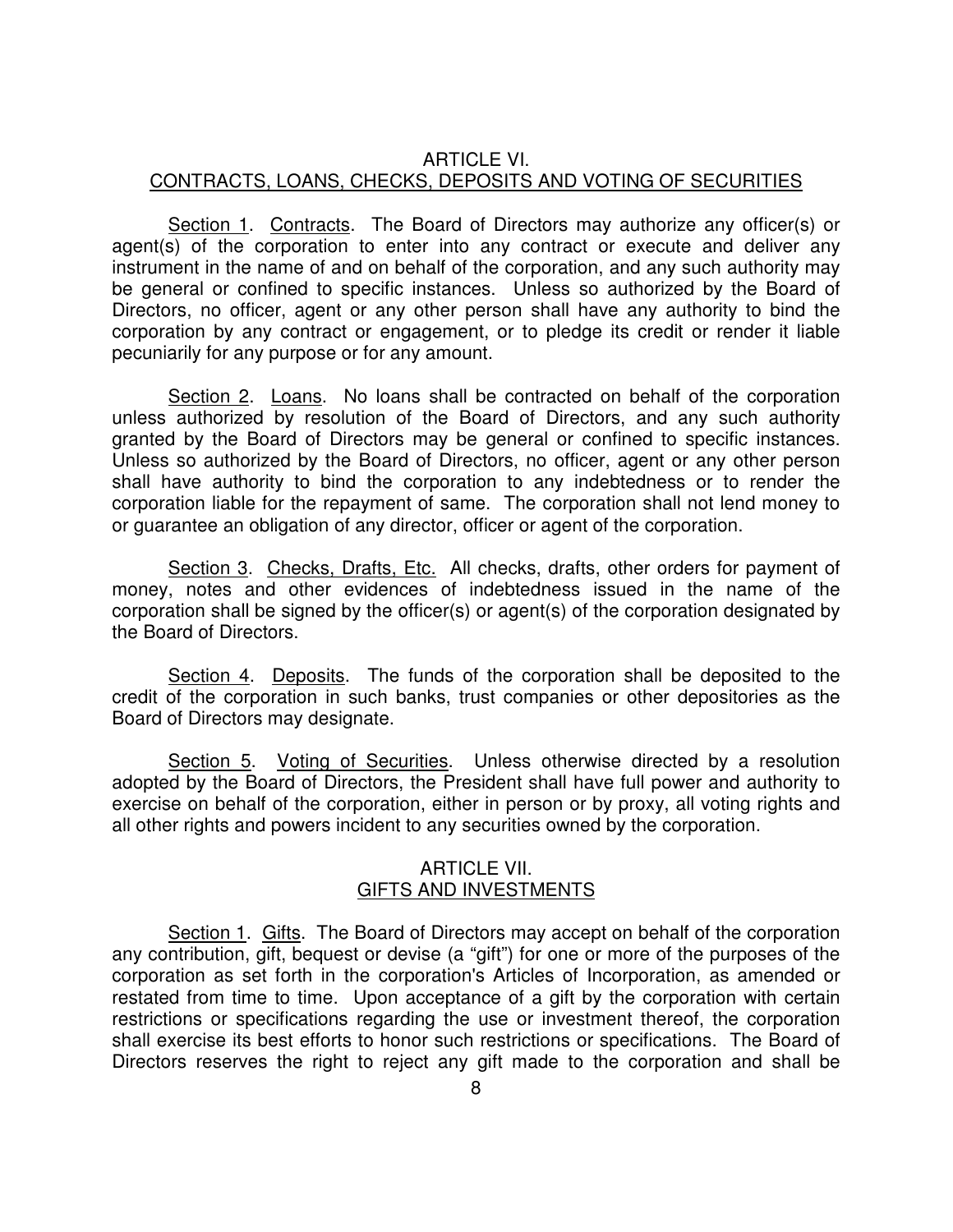required to do so in the event such gift directly or indirectly jeopardizes the corporation's tax-exempt status under Section 501(c)(3) of the Internal Revenue Code or governing regulations.

 Section 2. Investments. The corporation shall have the right, subject to any restrictions contained in the Articles of Incorporation or these Bylaws, as amended or restated from time to time, to retain all or any part of any securities or property acquired by it in whatever manner, and to invest and reinvest any funds held by it, according to the judgment of the Board of Directors; provided, however, no action shall be taken by or on behalf of the corporation if such action is a prohibited transaction or would result in the denial or revocation of the corporation's tax-exempt status under Section 501(c)(3) of the Internal Revenue Code or governing regulations.

## ARTICLE VIII. INDEMNIFICATION OF DIRECTORS, OFFICERS EMPLOYEES AND AGENTS

 Section 1. Scope of Indemnification. To the extent permitted by law, the corporation shall indemnify any person who was or is a party or is threatened to be made a party to any threatened, pending or completed action, suit or proceeding, whether civil, criminal, administrative or investigative, by reason of the fact that he or she is or was a director, officer, employee or agent of the corporation, against expenses (including attorney fees), judgments, fines and amounts paid in settlement actually and reasonably incurred by him or her in connection with such action, suit or proceeding if he or she acted in good faith and in a manner he or she reasonably believed to be in or not opposed to the best interests of the corporation, and, with respect to any criminal action or proceeding, had no reasonable cause to believe his or her conduct was unlawful.

 Section 2. Insurance. To the extent permitted by law, the corporation shall have the power to purchase and maintain insurance on behalf of any person who is or was a director, officer, employee or agent of the corporation against any liability asserted against him or her and incurred in such capacity or arising out of his or her status as such, whether or not the corporation would have the power to indemnify him or her against such liability.

 Section 3. Exclusivity. The indemnity provided for by this Article VII shall not be deemed to be exclusive of any other rights to which those indemnified may be otherwise entitled, nor shall the provisions of this Article VII be deemed to prohibit the corporation from extending its indemnification to cover other persons or activities to the extent permitted by law or pursuant to any provision in these Bylaws.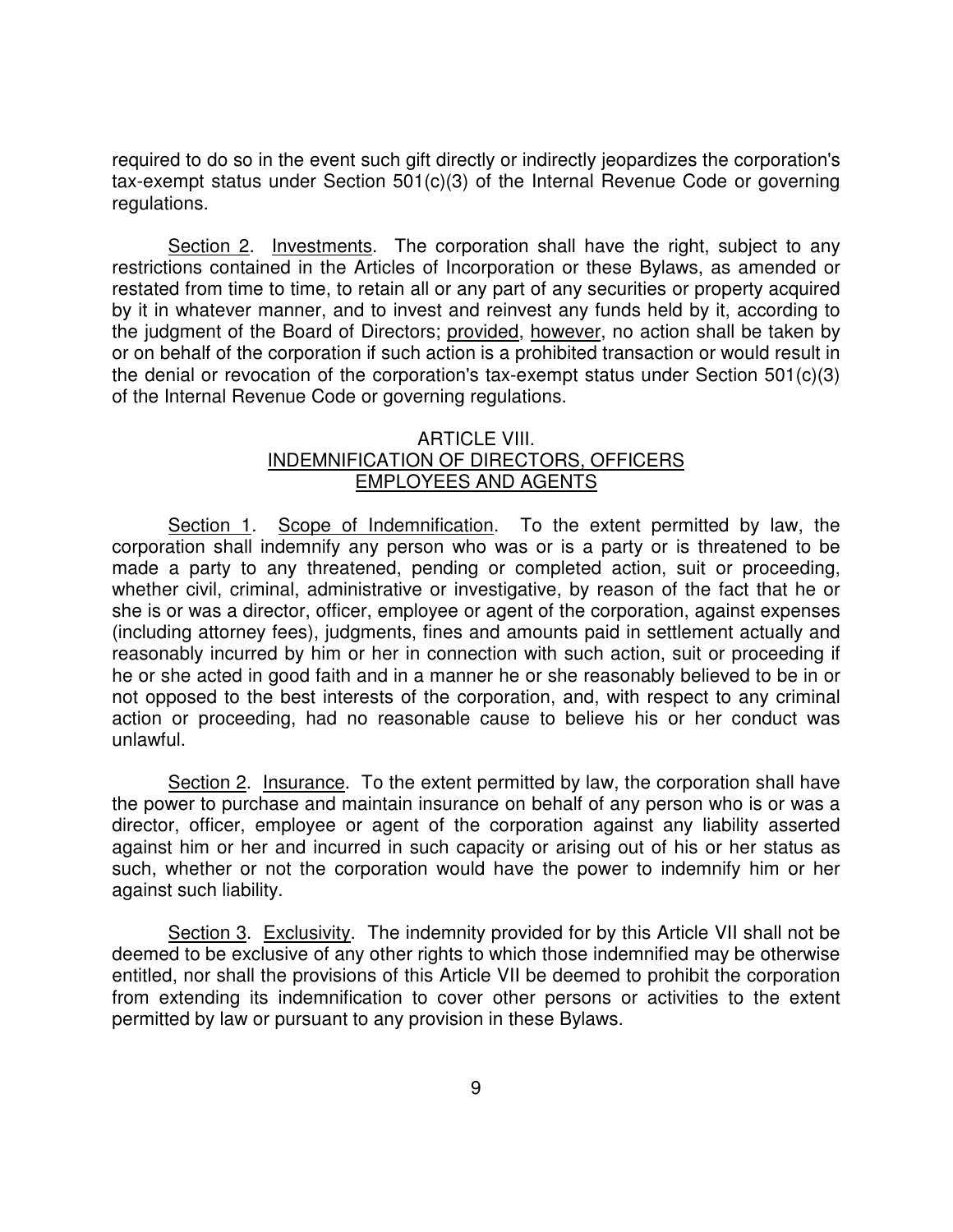#### ARTICLE IX. MISCELLANEOUS

 Section 1. Fiscal Year. The fiscal year of the corporation shall begin on the first day of January and end on the last day of December.

Section 2. Waiver of Notice. Whenever any notice is required to be given to any person under the provisions of the Articles of Incorporation, these Bylaws or the Act, a waiver thereof in writing, signed by the person or persons entitled to such notice, whether before or after the time stated therein, shall be equivalent to the giving of such notice, and any such notice shall be filed with the corporation's minutes or corporate records.

 Section 3. Emergency Bylaws. The Board of Directors may adopt separate emergency bylaws which shall become effective only if a quorum of the directors cannot be readily assembled because of some catastrophic event. All provisions of these Bylaws, which are consistent with the emergency bylaws, shall remain effective during the emergency. The emergency bylaws shall not be effective after the emergency has ended.

Section 4. Amendments. These Bylaws may be altered, amended or repealed and new Bylaws may be adopted by the Board of Directors at any regular or special meeting of the Board of Directors. To be effective, the amendment must be approved by a majority of the directors then in office. Notice shall be provided of any meeting of directors at which an amendment to the Bylaws is to be voted upon. The notice shall be in writing and shall be delivered to each director at least seven (7) days prior to the date of the meeting in the same manner in which notice of any special meeting of the Board of Directors is to be delivered, as set forth in Article III of these Bylaws. The notice must state that the purpose, or one of the purposes, of the meeting is to consider a proposed amendment to the Bylaws and contain or be accompanied by a copy or summary of the amendment or state the general nature of the amendment.